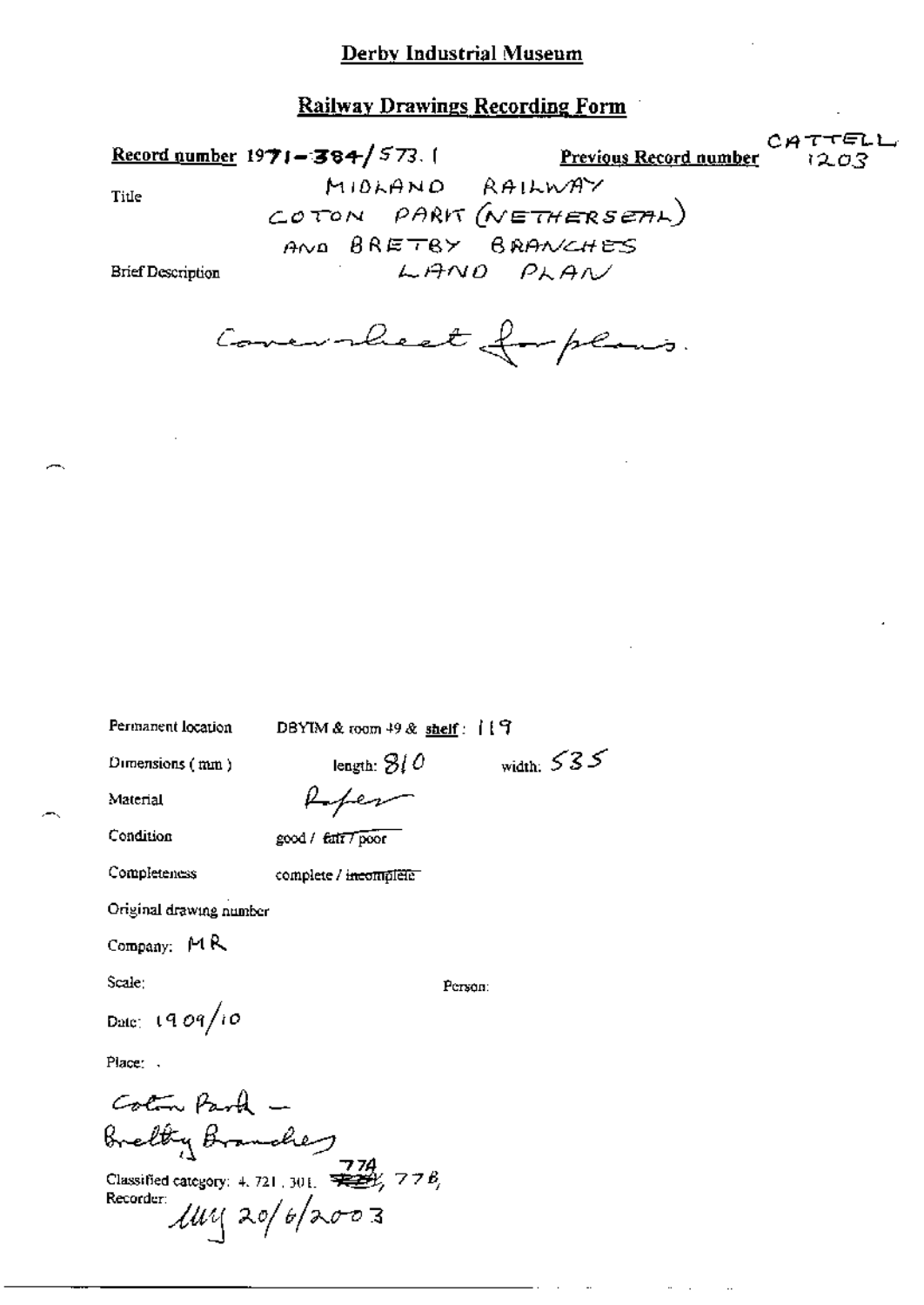# Railway Drawings Recording Form

Record number 1971-384/
$$
507
$$
.

CATTELL **Previous Record number** 

 $1483$ 

Title

|                                                    | Brief Description Community of Derly.                                                                                        |                |                                                          |  |
|----------------------------------------------------|------------------------------------------------------------------------------------------------------------------------------|----------------|----------------------------------------------------------|--|
|                                                    | Famale of Coulle Greeky.<br>(Formerly <i>Parcil of Church Gresley</i> )                                                      |                | Favorle of Linton.<br>(Formerly Parish of Church Greaty) |  |
|                                                    | Plan showing details of track buildings, roads,<br>watercourses or boundaries.                                               |                |                                                          |  |
|                                                    | Landouners: John Beard Robert William Beard.                                                                                 |                |                                                          |  |
|                                                    | Margins of Hastings. Edwin Pratt & WM Armine Benn: Clay.<br>Mrs Sarah allerak. William Burton. Rus Toda Clay.<br>Repton RDC. |                |                                                          |  |
|                                                    |                                                                                                                              |                |                                                          |  |
|                                                    |                                                                                                                              |                |                                                          |  |
| Permanent location                                 | Gresley Station avec - Junclinto ringle line                                                                                 |                |                                                          |  |
| Dimensions (mm)                                    | $i$ ength: $815$                                                                                                             | width: $530$   |                                                          |  |
| Material                                           | Paper                                                                                                                        |                |                                                          |  |
| Condition                                          | good / <del>fair/poor</del>                                                                                                  |                |                                                          |  |
| Completeness                                       | complete / incomplete                                                                                                        |                |                                                          |  |
| Original drawing number $SLaeE$                    |                                                                                                                              |                |                                                          |  |
| Company: MR                                        |                                                                                                                              |                |                                                          |  |
| Scale: $1'' = 2 \cos \omega s$                     |                                                                                                                              | Person:        |                                                          |  |
| Date:                                              |                                                                                                                              | $\blacksquare$ |                                                          |  |
| Place:                                             |                                                                                                                              |                |                                                          |  |
|                                                    |                                                                                                                              |                | $OMP - 2MP$                                              |  |
| Classified category: $4.721,301,777A$<br>Recorder: | $1120$ $11/4/2003$                                                                                                           |                |                                                          |  |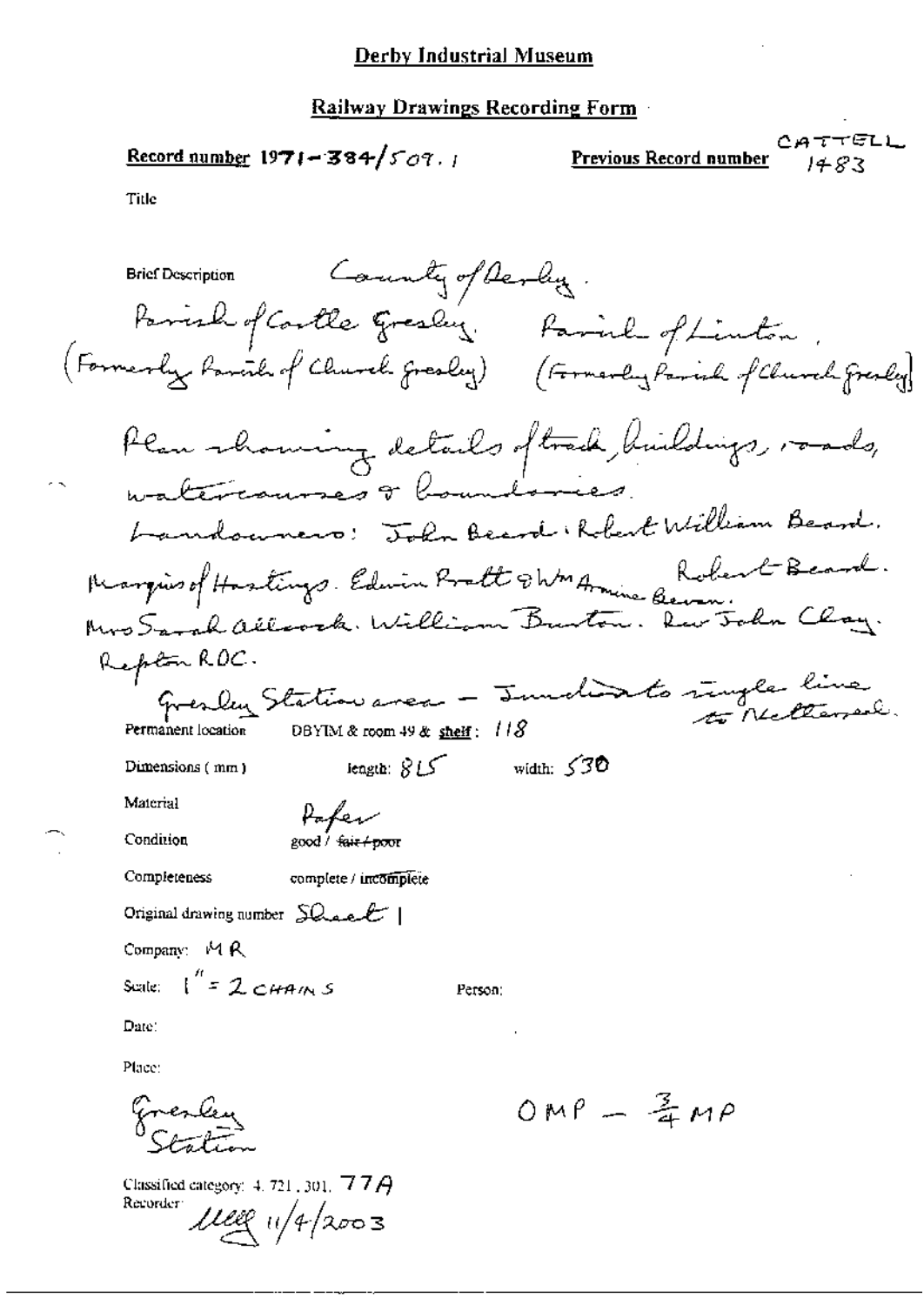# Railway Drawings Recording Form

**Previous Record number** 
$$
2A T T E L
$$
  
  $14-8$ 

Title

 $\widehat{\mathbb{Z}}$ 

45

**Brief Description** 

| Permanent location                                    | DBYIM & room 49 & shelf : $118$ |              |  |  |  |
|-------------------------------------------------------|---------------------------------|--------------|--|--|--|
| Dimensions $(mm)$                                     | length: $815$                   | width: $530$ |  |  |  |
| Material                                              | Vaper                           |              |  |  |  |
| Condition                                             | good / fair / poor              |              |  |  |  |
| Completeness                                          | complete / incomplete           |              |  |  |  |
| Original drawing number $\mathcal{L}_{\text{test}}$ 2 |                                 |              |  |  |  |
| Company: $M \wedge$                                   |                                 |              |  |  |  |
| Scale: $1'' = 2$ c-4-74 ( $\sim$ 5)                   |                                 | Person:      |  |  |  |
| Date :                                                |                                 |              |  |  |  |
| Place:                                                |                                 |              |  |  |  |

 $\frac{3}{4}MP - 12MP$ 

Classified energory: 4, 721, 301 7 7 7 A<br>Recorder:<br> $11/4$   $42003$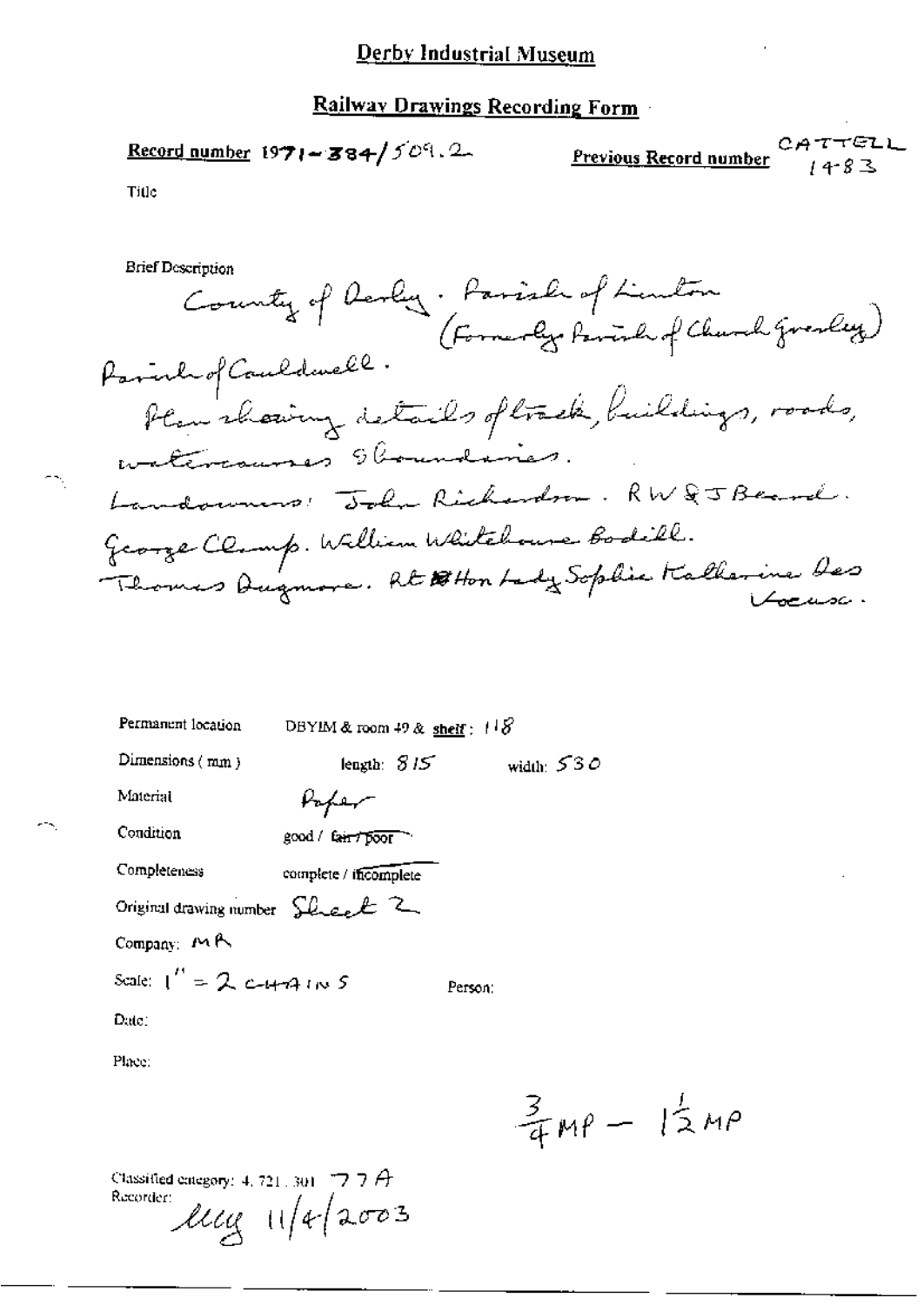#### Railway Drawings Recording Form

Record number 1971-384/509.3

CATTELL Previous Record number 1483

Title

Brief Description County of Devly. County of Devling. (Formerly County of Parish of Linton. (Formerly Parcil of Charch Gresley) Parail of Nethersonly Powerl of Couldwell. (Formoly Parishof Seal)<br>Parish of Rosliston, Plan showing details of track, buildings, roads, watercourses & houndaries. Landonnino: Retton Lady Sophia Katherine Des Voeux. The Netherned Colliany Co. Joseph Wood, John Vermans. William Campion, William Flames Showe Deniel.<br>Welliam Robert Maurice Wynne. Sir Watten Williams Permanent location DBYIM & room 49 & shelf:  $112^9$ 

width:  $530$ 

 $length: 815$ 

Dimensions (mm)

Material

Poper

Condition good / <del>fair / pour</del>

complete / igcomplets

Original drawing number  $SLAL3$ 

Company: MR

Completeness

Scale:  $\int_0^{R}$  2 CHANS

Person:

Date:

Place:

 $\frac{1}{2}MP - 24MP$ 

Classified category: 4, 721, 301,  $\bigtriangledown$   $\bigtriangledown$   $\bigoplus$ Recorder:  $l l l l c$  11/4/2003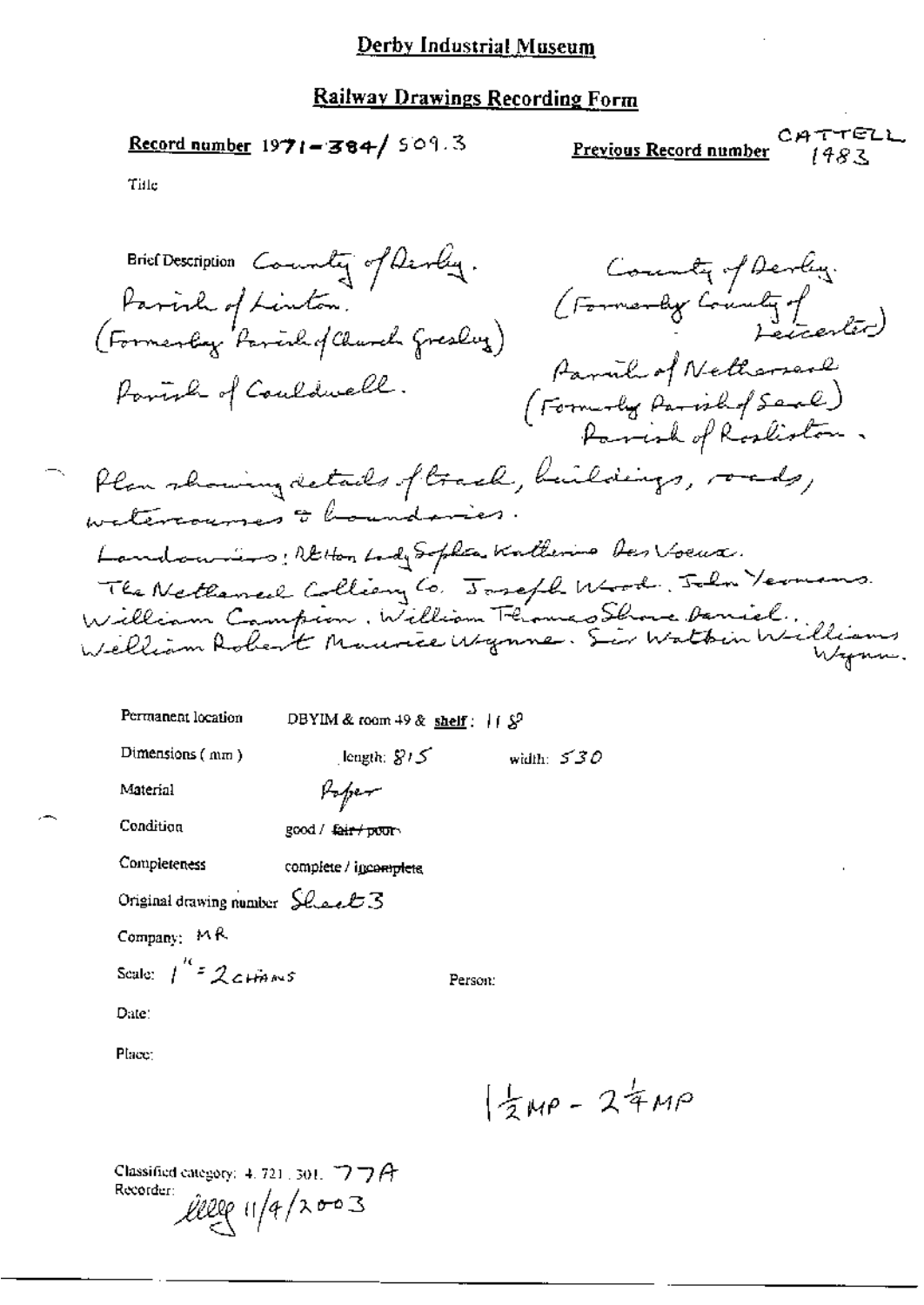### Railway Drawings Recording Form

Record number  $1971 - 384 / 509.4$ 

CATTELL Previous Record number 1483

Title

**Brief Description** 

County of Derby (Formerly County of Leicenter) Paril of Nethersel (Formerly Parish (Seal)<br>Parish of Oversel (Formerly Amich of Seal) Plan showing data be of track, buildings, roads, matercourses & Coundaries. Landounes. Sir Walthins Williams Wynn. @ The Netterserl Colliany Cohta. Sir Thomas Grenbey. George Fhomas Mowhrey. Earl of line at Netherseal Colling but MR owns ready zoute of extra hand, Loyant falling

| Permanent location                                         | DBYIM & toom 49 & shelf: $\mathbf{i} \mathbf{l} \mathbf{S}$ |         |                    |  |  |
|------------------------------------------------------------|-------------------------------------------------------------|---------|--------------------|--|--|
| Dimensions $(mn)$                                          | length: $815$                                               |         | width: $\sqrt{30}$ |  |  |
| Material                                                   | Rofer                                                       |         |                    |  |  |
| Condition                                                  | good / fair / poor "                                        |         |                    |  |  |
| Completeness                                               | complete / incomplete                                       |         |                    |  |  |
| Original drawing number $\mathcal{L}\text{-}\mathcal{L}$ = |                                                             |         |                    |  |  |
| Company: $MA$                                              |                                                             |         |                    |  |  |
| Scale: $1^{\prime\prime}$ = 2 cHAINS                       |                                                             | Person: |                    |  |  |
| Date.                                                      |                                                             |         |                    |  |  |

Place:

Nelterseal Colliery

Classified category: 4, 721, 301,  $\forall$   $\forall$   $\forall$   $\forall$ Recorder:  $\mathcal{U}\mathcal{U}$  11/4/2003

 $24mp - 25mp$